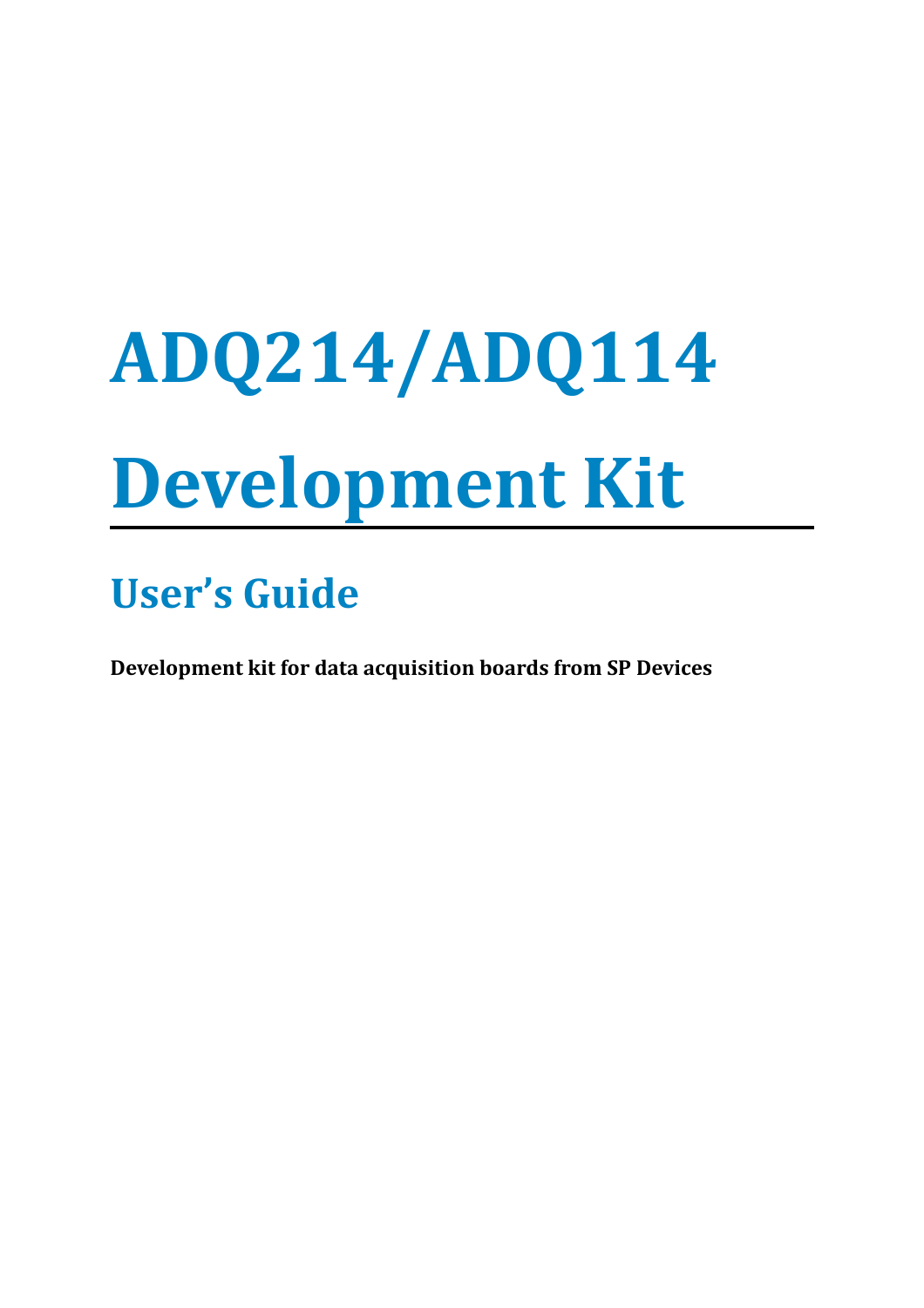

## **Important Information**

Signal Processing Devices Sweden AB (SP Devices) reserve the right to make corrections, modifications, enhancements, improvements, and other changes to its products and services at any time and to discontinue any product or service without notice. Customers should obtain the latest relevant information before placing orders and should verify that such information is current and complete. All products are sold subject to SP Devices' general terms and conditions supplied at the time of order acknowledgment.

SP Devices warrants that each product will be free of defects in materials and workmanship, and conform to specifications set forth in published data sheets, for a period of one (1) year. The warranty commences on the date the product is shipped by SP Devices. SP Devices' sole liability and responsibility under this warranty is to repair or replace any product which is returned to it by Buyer and which SP Devices determines does not conform to the warranty. Product returned to SP Devices for warranty service will be shipped to SP Devices at Buyer's expense and will be returned to Buyer at SP Devices' expense. SP Devices will have no obligation under this warranty for any products which (i) has been improperly installed; (ii) has been used other than as recommended in SP Devices' installation or operation instructions or specifications; or (iii) has been repaired, altered or modified by entities other than SP Devices. The warranty of replacement products shall terminate with the warranty of the product. Buyer shall not return any products for any reason without the prior written authorization of SP Devices.

In no event shall SP Devices be liable for any damages arising out of or related to this document or the information contained in it.

SP DEVICES' EXPRESS WARRANTY TO BUYER CONSTITUTES SP DEVICES' SOLE LIABILITY AND THE BUYER'S SOLE REMEDY WITH RESPECT TO THE PRODUCTS AND IS IN LIEU OF ALL OTHER WARRANTIES, LIABILITIES AND REMEDIES. EXCEPT AS THUS PROVIDED, SP DEVICES DISCLAIMS ALL WARRANTIES, EXPRESS OR IMPLIED, INCLUDING ANY WARRANTY OF MERCHANTABILITY, FITNESS FOR A PARTICULAR PURPOSE OR NON-INFRINGEMENT.

SP DEVICES DOES NOT INDEMNIFY, NOR HOLD THE BUYER HARMLESS, AGAINST ANY LIABILITIES, LOSSES, DAMAGES AND EXPENSES (INCLUDING ATTORNEY'S FEES) RELATING TO ANY CLAIMS WHATSOEVER. IN NO EVENT SHALL SP DEVICES BE LIABLE FOR SPECIAL, INCIDENTAL OR CONSEQUENTIAL DAMAGES, INCLUDING LOST PROFIT, LOST DATA AND THE LIKE, DUE TO ANY CAUSE WHATSOEVER. NO SUIT OR ACTION SHALL BE BROUGHT AGAINST SP DEVICES MORE THAN ONE YEAR AFTER THE RELATED CAUSE OF ACTION HAS ACCRUED. IN NO EVENT SHALL THE ACCRUED TOTAL LIABILITY OF SP DEVICES FROM ANY LAWSUIT, CLAIM, WARRANTY OR INDEMNITY EXCEED THE AGGREGATE SUM PAID TO SP BY BUYER UNDER THE ORDER THAT GIVES RISE TO SUCH LAWSUIT, CLAIM, WARRANTY OR INDEMNITY.

#### **Worldwide Sales and Technical Support**

www.spdevices.com

**Teledyne SP Devices Corporate Headquarters**

Teknikringen 6 SE-583 30 Linköping Sweden Phone: +46 (0)13 465 0600

Fax:  $+46(0)139913044$ Email: info@spdevices.com

Copyright © 2009-2017 Teledyne Signal Processing Devices Sweden AB.

All rights reserved, including those to reproduce this publication or parts thereof in any form without permission in writing from Teledyne SP Devices.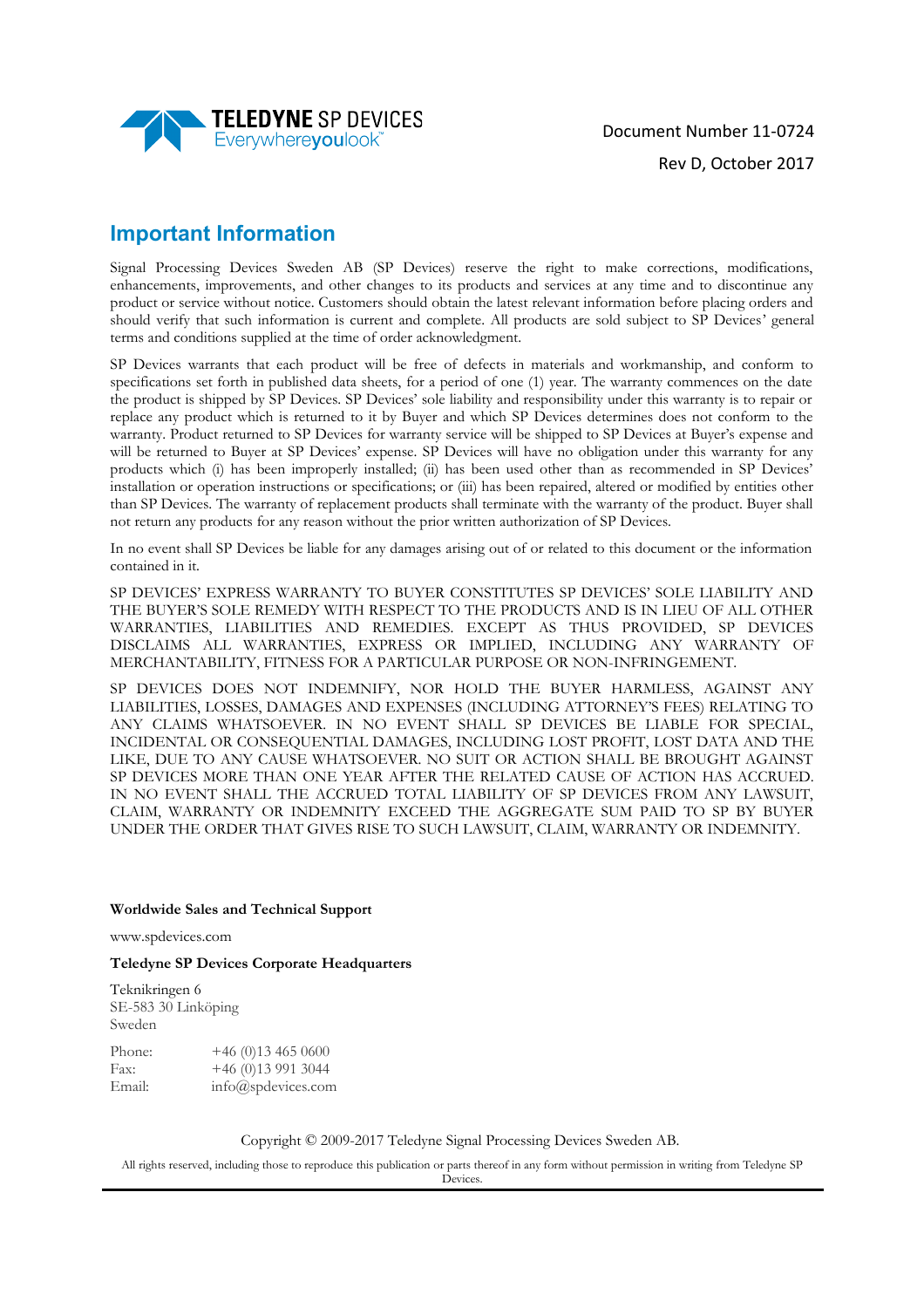# **Contents**

| $\mathbf{1}$   |       |  |
|----------------|-------|--|
| 2              |       |  |
|                | 2.1   |  |
|                |       |  |
| 3              |       |  |
| $\overline{4}$ |       |  |
|                |       |  |
|                | 4.1.1 |  |
|                | 4.1.2 |  |
|                | 4.2   |  |
|                | 4.2.1 |  |
|                | 4.2.2 |  |
|                | 4.2.3 |  |
| 5              |       |  |
| 6              |       |  |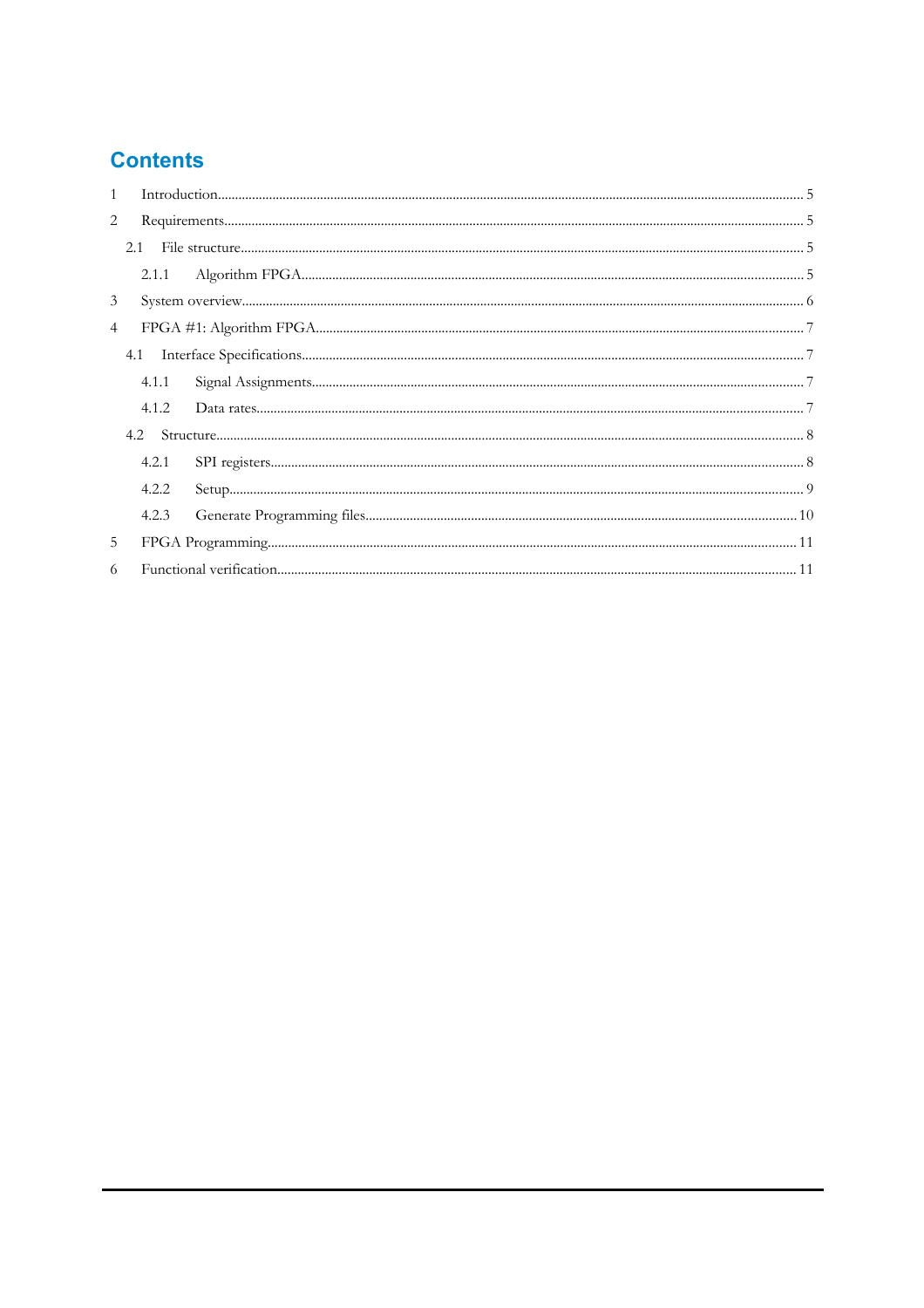# <span id="page-3-0"></span>**1 INTRODUCTION**

This user's guide documents the features of the ADQ Development Kit. There are two sections in this document, the first section describing deployment of features for FPGA #1, also called algorithm FPGA or alg\_FPGA in some contexts, and the second section describes the use of software.

FPGA #1 is directly connected to the ADC output.

# **2 REQUIREMENTS**

To fully utilize all examples in this guide, the following software and hardware tools are needed

- <span id="page-3-3"></span>□ Xilinx ISE 12.4
- □ SP Devices ADQ Development Kit CD
- <span id="page-3-2"></span>□ Xilinx Platform Cable II – optional for use with Xilinx debugging tool ChipScope

# **2.1 File structure**

The SP Devices ADQ Development Kit comes with a CD with the file structure displayed to the right. At the top level the structure is divided into FPGA, Documentation and Software. FPGA contains all FPGA code and examples. Documentation includes papers describing how to use the Development Kit, how to program the FPGA. The PROMFiles folder contains the generated PROM files for the DevKit. In the Software folder one can find Matlab example scripts to use with the DevKit examples.

## **2.1.1 Algorithm FPGA**

The FPGA folder contains the code for the algorithm FPGA (alg\_**fpga**). [Table 1](#page-3-4) describes the folder contents of the directory.

<span id="page-3-1"></span>

| Name           | Content                                     |  |  |
|----------------|---------------------------------------------|--|--|
| implementation | Xilinx ISE project folder with script files |  |  |
| ngc            | Precompiled netlists                        |  |  |
| source         | Verilog source code                         |  |  |



4 CustomerCD

<span id="page-3-4"></span>*Table 1 Algorithm FPGA's folders*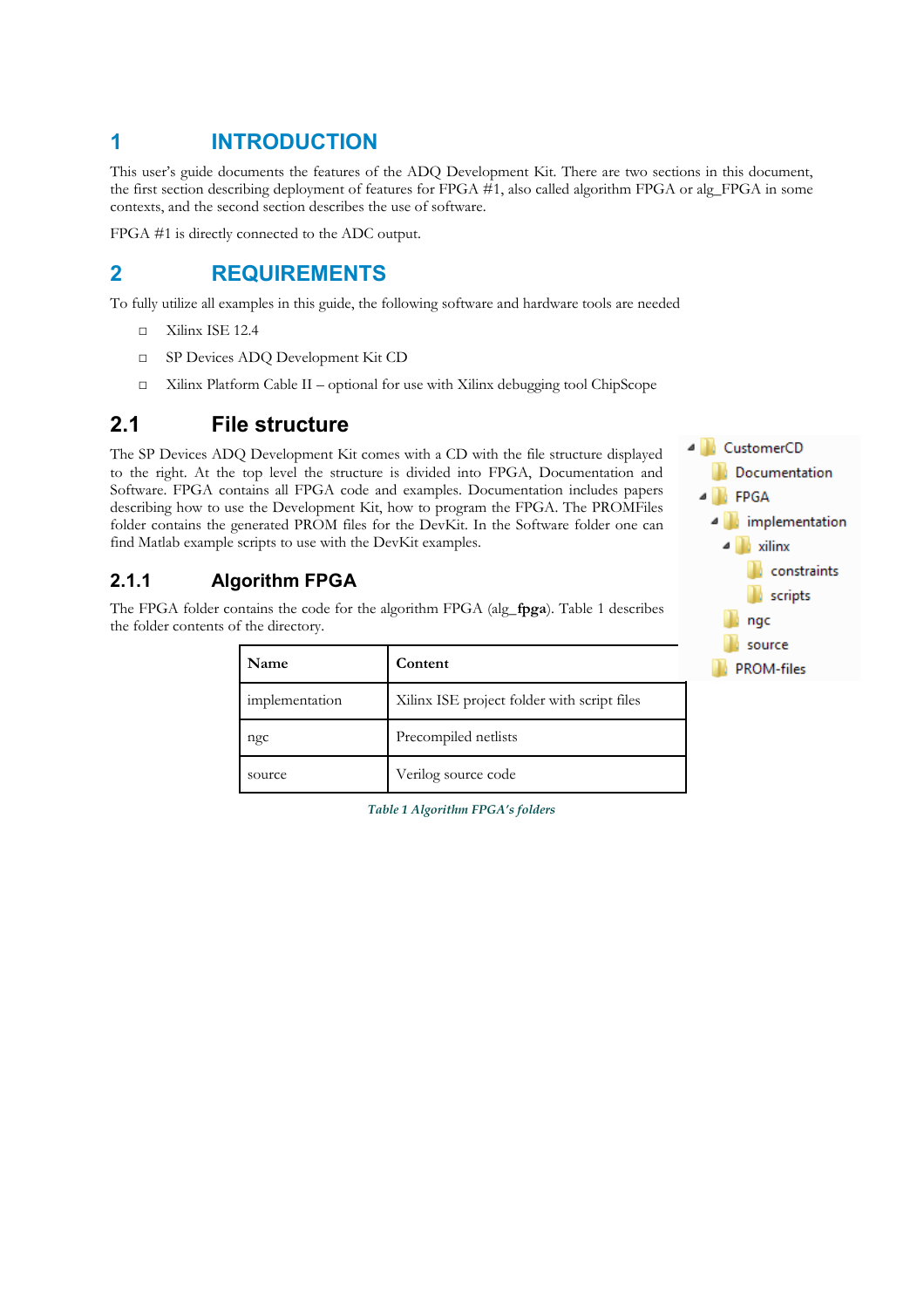# <span id="page-4-0"></span>**3 SYSTEM OVERVIEW**

[Figure 1](#page-4-2) & [Figure 2](#page-4-1) gives a schematic overview of how the signal processing FPGA is connected to the ADCs and the communication FPGA. The ADQ series of boards features a set of ADCs and the number of channels depends on the specific board.



#### <span id="page-4-2"></span><span id="page-4-1"></span>*Figure 2. System level overview of an ADQ114. Other V5 products may differentiate slightly.*

The ADQ Development Kit gives the user direct access to data from the ADC which can be used for various signal processing, such as decimation, FFT, filtering, or any custom algorithm. There are two user logic blocks where the user can insert their code. The following sections will cover specifications of the interfaces and give an example of an implementation. The modules marked with BP are supplied in two versions, one with full functionality and one with bypass functionality. This gives the user a possibility to save some resources by bypassing a module which function is not needed.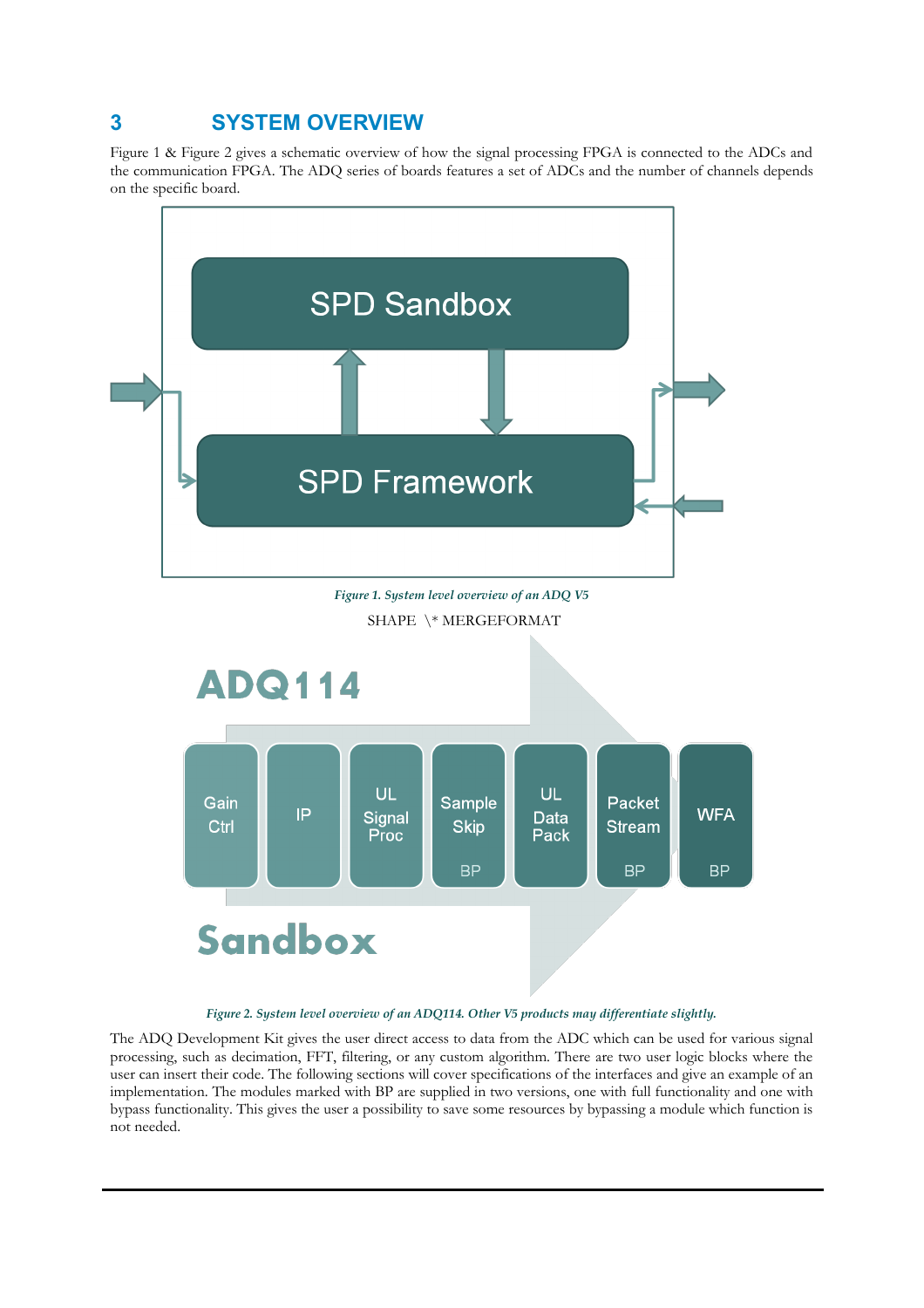# <span id="page-5-3"></span>**4 FPGA #1: ALGORITHM FPGA**

# <span id="page-5-2"></span>**4.1 Interface Specifications**

The following specification is valid for ADQ114 and differences may occur between different ADQ products. Currently only customization for FPGA #1 is possible.

## <span id="page-5-1"></span>**4.1.1 Signal Assignments**

The data format of the incoming and outgoing data is signed two's complement.

| Input            |                                             |  |
|------------------|---------------------------------------------|--|
| <b>Name</b>      | <b>Description</b>                          |  |
| x0               | Data from ADC channel A                     |  |
| x0z              | Data from ADC channel A one cycle delayed   |  |
| x1               | Data from ADC channel B                     |  |
| x1z              | Data from ADC channel B one cycle delayed   |  |
| clk              | Data rate clock                             |  |
| user_register_i  | User defined registers to be set by the API |  |
| trigger_vector_i | Information about the trigger from FPGA #2  |  |

#### *Table 2 Input signals*

| Output          |                                              |  |
|-----------------|----------------------------------------------|--|
| <b>Name</b>     | <b>Description</b>                           |  |
| y0              | Data output channel A                        |  |
| y0z             | Data output channel A one cycle delayed      |  |
| y1              | Data output channel B                        |  |
| y1z             | Data output channel B one cycle delayed      |  |
| user_register_o | User defined registers to be read by the API |  |

*Table 3 Output signals*

The developer has access to a 8 user registers to set parameters in the FPGA and 8 registers to output status from the custom design. The default operation of the ADQ2147 ADQ212 is to forward the ADC data to the communication FPGA together with a data valid signal.

## <span id="page-5-0"></span>**4.1.2 Data rates**



*Figure 3. Data rate conversion on ADQ214.*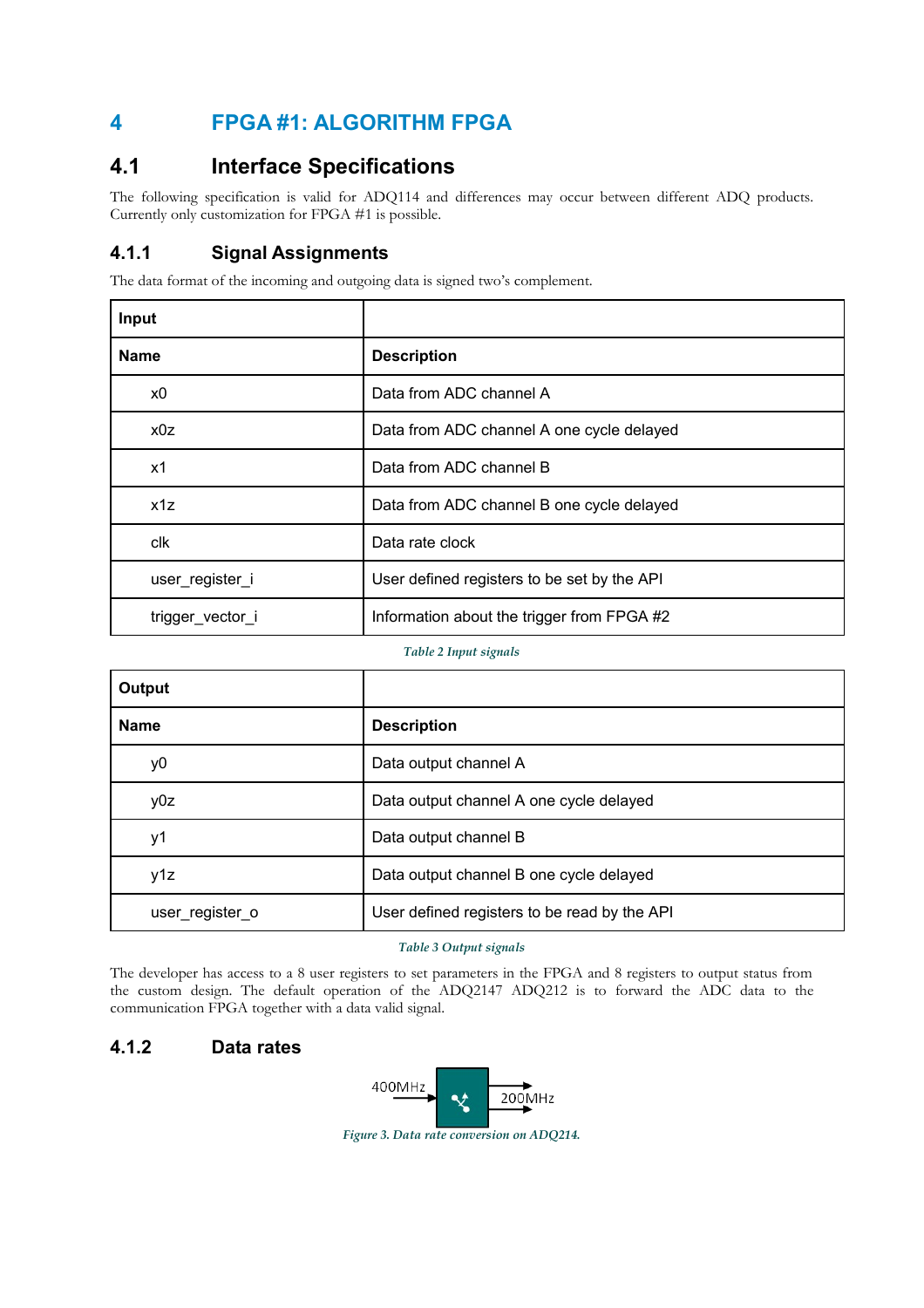Each channel has an effective data rate of 400MSPS on ADQ214 and 550 MSPS on ADQ212. It is divided into two data streams operating at 200MHz for ADQ214 and 275 MHz for ADQ212. That is, the ADC data arrives with two samples per channel into the development environment at half rate.

# <span id="page-6-1"></span>**4.2 Structure**

**Name Description** adq\_alg\_fpga Top module of the algorithm FPGA spd\_framework external comunication Precompiled Netlist for external comunication spd\_sandbox Configurable Area Gain Control LVDS outputs to communication FPGA Counter Test Pattern SPD's internal debugging module (optional) ADX-2 IP SPD's interleaving algorithm UL Signal Processing User code area Sample Skipper Skips a configurable number of samples between each sample to keep UL Data Packaging User code area Packet Streaming Compress data for more efficient data streaming Waveform Averaging Calculates the average during a configurable data length and number of repetitions SPI\_registers SPI\_communication with FPGA #2

The following table describes the structure of the project and points out interesting areas for modification of the code.

<span id="page-6-0"></span>*Table 4 FPGA #1 block hierarchy. Note that some block might not be present for some V5 product.*

The two user logic (UL) blocks are the instances where the customer can access ADC data and perform custom signal processing. Data is formatted into 2's complement and ready for signal processing using for example custom algorithms or functionalities from Xilinx CORE Generator.

## **4.2.1 SPI registers**

The SPI slave communicates with the communication FPGA, which makes it possible to communicate between the PC and the algorithm FPGA. The SPI interface block has eight 16 bits input registers and eight 16 bits output registers that are free to use in the design. The registers can be controlled from the ADQAPI, using either C++/C or Matlab.

As a default four registers are routed from signal processing UL and four from data packaging UL to the SPI registers. But all eight registers from SPI registers are routed into both UL.

In C use the ReadAlgoRegister and the WriteAlgoRegister functions to communicate with the user registers. The addresses are stated in [Table 5](#page-7-2) and [Table 6.](#page-7-1) The functions are further explained in the ADQAPI documentation.

It is important to note that the ADC clock and the SPI register clock are uncorrelated. The signals passing in between must have a correct design of the clock domain crossing, for the functionality to be stable and reliable.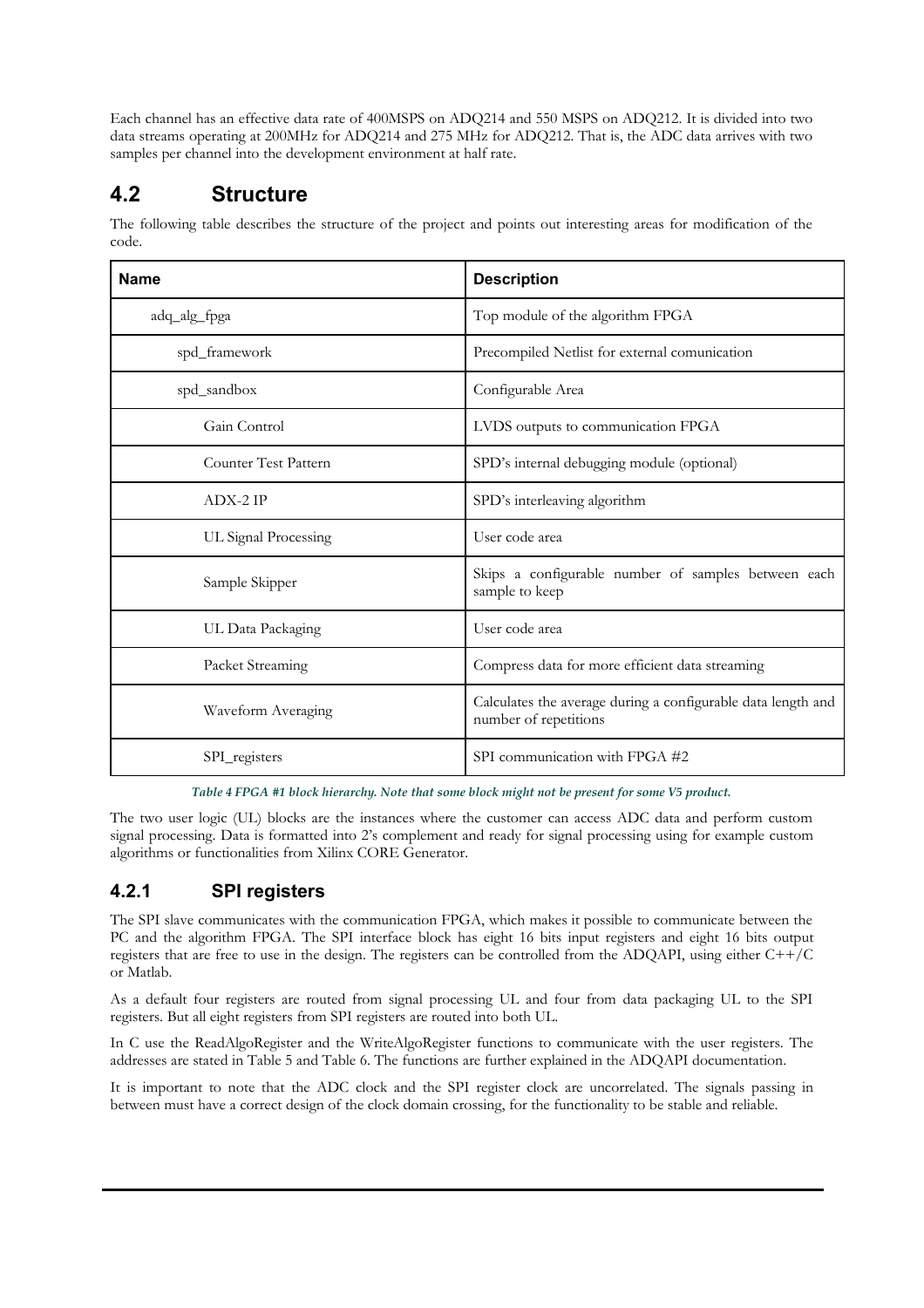| Name     | <b>Address</b> | Routed from block |
|----------|----------------|-------------------|
| $ur_0_i$ | 0x20           | UL-SP             |
| $ur_1_i$ | 0x21           | $UL-SP$           |
| $ur_2_i$ | 0x22           | UL-SP             |
| $ur_3_i$ | 0x23           | UL-SP             |
| $ur_4_i$ | 0x24           | UL-DP             |
| $ur_5_i$ | 0x25           | UL-DP             |
| $ur_6_i$ | 0x26           | UL-DP             |
| $ur_7_i$ | 0x27           | UL-DP             |

<span id="page-7-2"></span>*Table 5 Addresses for input user registers*

| Name                 | <b>Address</b><br>Routed to block |              |
|----------------------|-----------------------------------|--------------|
| $ur \theta$ o        | 0x30                              | UL-SP, UL-DP |
| ur 1 o               | 0x31                              | UL-SP, UL-DP |
| ur $2\,\sigma$       | 0x32                              | UL-SP, UL-DP |
| ur 3 o               | 0x33                              | UL-SP, UL-DP |
| ur 4 o               | 0x34                              | UL-SP, UL-DP |
| ur $5\,\,\mathrm{o}$ | 0x35                              | UL-SP, UL-DP |
| ur 6 $\circ$         | 0x36                              | UL-SP, UL-DP |
| ur $7\,\,\mathrm{o}$ | 0x37                              | UL-SP, UL-DP |

<span id="page-7-1"></span>*Table 6 Addresses for output user registers*

## **4.2.2 Setup**

To setup a pass through example, please follow these steps.

- <span id="page-7-0"></span>□ Copy the file structure from the Development Kit CD to the local hard drive
- □ Launch **Xilinx ISE Project Navigator**
- □ If an existing project is loaded, click **File Close Project**
- □ Go to the **TCL Shell** tab
- □ Navigate to the **FPGA/implementation/xilinx/** folder with the help of the **cd** commands. For example **cd c:/FPGA/alg\_fpga/implementation/xilinx/**
- □ For ADQ212 type **source scripts/ADQ214\_devkit.tcl** or for ADQ212 type **source scripts/ADQ212\_devkit.tcl** to load the different build options
- □ Type **rebuild\_project** to build the default project. This will take a couple of minutes.
- □ Type **configure\_devkit arg1 arg2 arg3** to configure the project to bypass a module Default setting is **configure\_devkit 1 1 1** , which will disable all blocks.
	- o Arg1 bypass packet streamer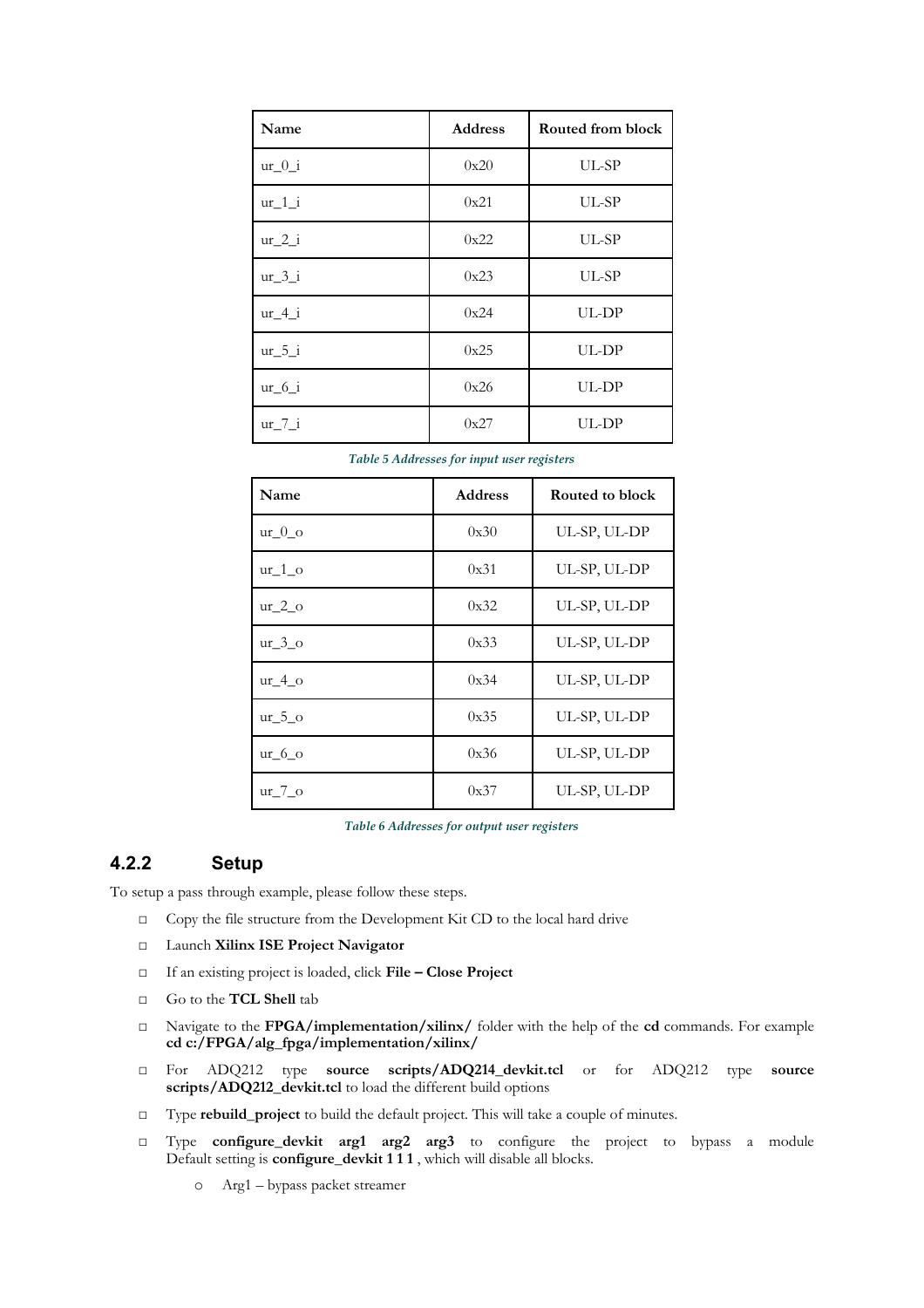- o arg2 bypass waveform averaging
- o arg3 bypass decimation extended (only in ADQ2xx)

Make sure no errors were reported from the build script. The project structure should now look according to [Figure 4.](#page-8-1)

| Design                    |                                                                                                                                                                                                                                                                                                                                                                                                                                                                                                                                                                                                                                                                                                                                                                                                                                                                                                                                                                             | $H \Box B \times$ |  |
|---------------------------|-----------------------------------------------------------------------------------------------------------------------------------------------------------------------------------------------------------------------------------------------------------------------------------------------------------------------------------------------------------------------------------------------------------------------------------------------------------------------------------------------------------------------------------------------------------------------------------------------------------------------------------------------------------------------------------------------------------------------------------------------------------------------------------------------------------------------------------------------------------------------------------------------------------------------------------------------------------------------------|-------------------|--|
| 懂                         | View: O 拉 Implementation O all Simulation                                                                                                                                                                                                                                                                                                                                                                                                                                                                                                                                                                                                                                                                                                                                                                                                                                                                                                                                   |                   |  |
| €                         | Hierarchy                                                                                                                                                                                                                                                                                                                                                                                                                                                                                                                                                                                                                                                                                                                                                                                                                                                                                                                                                                   |                   |  |
| 6<br><br>£<br>纽<br>V<br>П | ADQ214_devkit<br>$\blacksquare$<br><b>EX xc5vsx50t-1ff665</b><br>Automatic 'includes<br>config.v<br>constants.v<br><b>SWIFW.V</b><br>Van adq_alg_fpga (adq_alg_fpga.v)<br>adq2xx_framework_inst - adq2xx_framework (adq2xx_framework_template.v)<br>V<br>adq2xx_sandbox_inst - adq2xx_sandbox (adq2xx_sandbox.v)<br>l٧l<br>白<br>gain_control_inst - gain_control (gain_control_template.v)<br>V1<br>user_logic_sp_inst - user_logic_signal_processing (user_logic_signal_processing.v)<br>sample_skip_inst - sample_skip (sample_skip_template.v)<br>user_logic_dp_inst - user_logic_data_packaging (user_logic_data_packaging.v)<br>packet_streamer_inst - packet_streamer (packet_streamer_template.v)<br>average_block_inst - average4samples_unit (average4samples_unit_template.v)<br>decimation_extended_top_inst - decimation_extended_top (decimation_extended_top_template.v)<br>٧Ĩ<br>SPI_registers_inst - SPI_registers (spi_registers.v)<br>ADQ214_alg_fpga.ucf |                   |  |
|                           | ADQ214_alg_offset_inout.ucf                                                                                                                                                                                                                                                                                                                                                                                                                                                                                                                                                                                                                                                                                                                                                                                                                                                                                                                                                 |                   |  |

<span id="page-8-1"></span>*Figure 4. Project structure. Note that this might look slighly different depending on the product.*

To verify that the project was built successfully and that there are no errors, please use the **Check Syntax** command in the following way.

- □ Select the top module **adq\_alg\_fpga** in the **Sources** tab
- □ In the **processes** tab, expand **Synthesize XST** and double click **Check Syntax**

Verify that the check syntax process is successfully completed in the console tab and that the **Check Syntax** icon is green.

#### **4.2.3 Generate Programming files**

- <span id="page-8-0"></span>□ One will have to do the following steps from the previous section every time one has restarted Xilinx ISE
	- o Go to the **TCL Shell** tab
	- o Navigate to the **FPGA/implementation/xilinx/** folder with the help of the **cd** commands. For example **cd c:/FPGA/alg\_fpga/implementation/xilinx/**
	- o Type **source scripts/ADQ214\_devkit.tcl** ot **source scripts/ADQ212\_devkit.tcl** to load the different build options
- □ Type **run process** to generate the programming files of the chosen example. The running time of this process may vary depending on the size of the project.
- $\Box$  When this step is done there will be a new folder under **DevKit\alg\_fpga\implementation\xilinx\Logfiles\** with the time and date of the generation. This folder contains the generated programming files and reports.

The Dev Kit uses netlists (\*.ngc) for the included modules which the user cannot modify. These modules are stored in the folder ngc, and are copied to the project directory using **configure** devkit. If the copy fails, then the user will get a lot of errors in the Translate step, which complains that, there are constraints that cannot be mapped.

#### ERROR:NgdBuild:981 - Could not find any associations for the following constraint: '<INST "adq2xx\_framework\_inst/lvds\_top\_inst/pll\_ad\_inst\_a/PLL\_ADV\_INST" CLKOUT0\_PHASE = 56.25;>

If this happens, rerun the **configure\_devkit** and make sure that there are no errors and all ngcs are present in the project folder.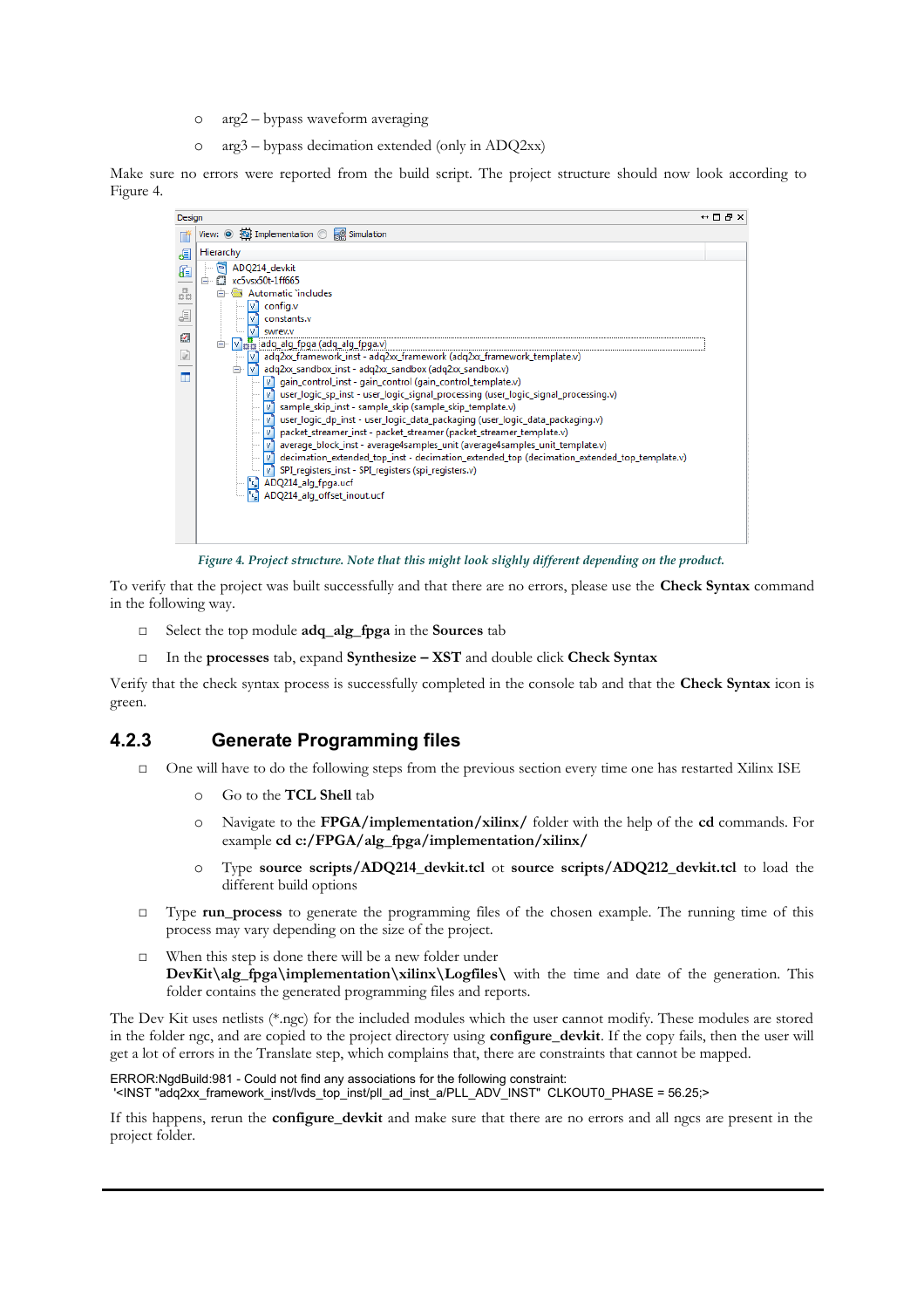If a user decides to e.g. switch to a bypass module, it is not always that Xilinx ISE will notice the change and the user has to force a rerun of the Translate step before using the **process\_run** command.

## <span id="page-9-1"></span>**5 FPGA PROGRAMMING**

<span id="page-9-0"></span>To try the DevKit firmware out in hardware, the ADQUpdater software which is included in the ADQ SDK, may be used to reprogram the onboard firmware FLASH memory. Please refer to the document **ADQ Firmware Updater Guide,** which is included in the Documentation folder of the ADQ SDK installation directory.

Example firmware which has been built from the DevKit is included in the PROMFiles directory of the DevKit folder or CD and may be used as desired.

## **6 FUNCTIONAL VERIFICATION**

Depending on the extent of the customization, the included SP Devices software ADCaptureLab might not be able to collect relevant data from the card. However, a simple way of testing the communication with the device is to do the following steps.

- □ Install the ADO software including ADCaptureLab
- □ Start ADCaptureLab and verify that the board is found when pressing "**Find USB Devices**"
- □ Press **F2** to view the revision of the board

If the above tests are successful, basic communication with the board is working. To collect raw data from the board, MATLAB is a suitable tool. To test the MATLAB interface, please refer to the **ADQAPI User Guide**, in the Documentation folder, and the example scripts located in the Matlab\_examples folder of the SDK installation directory.